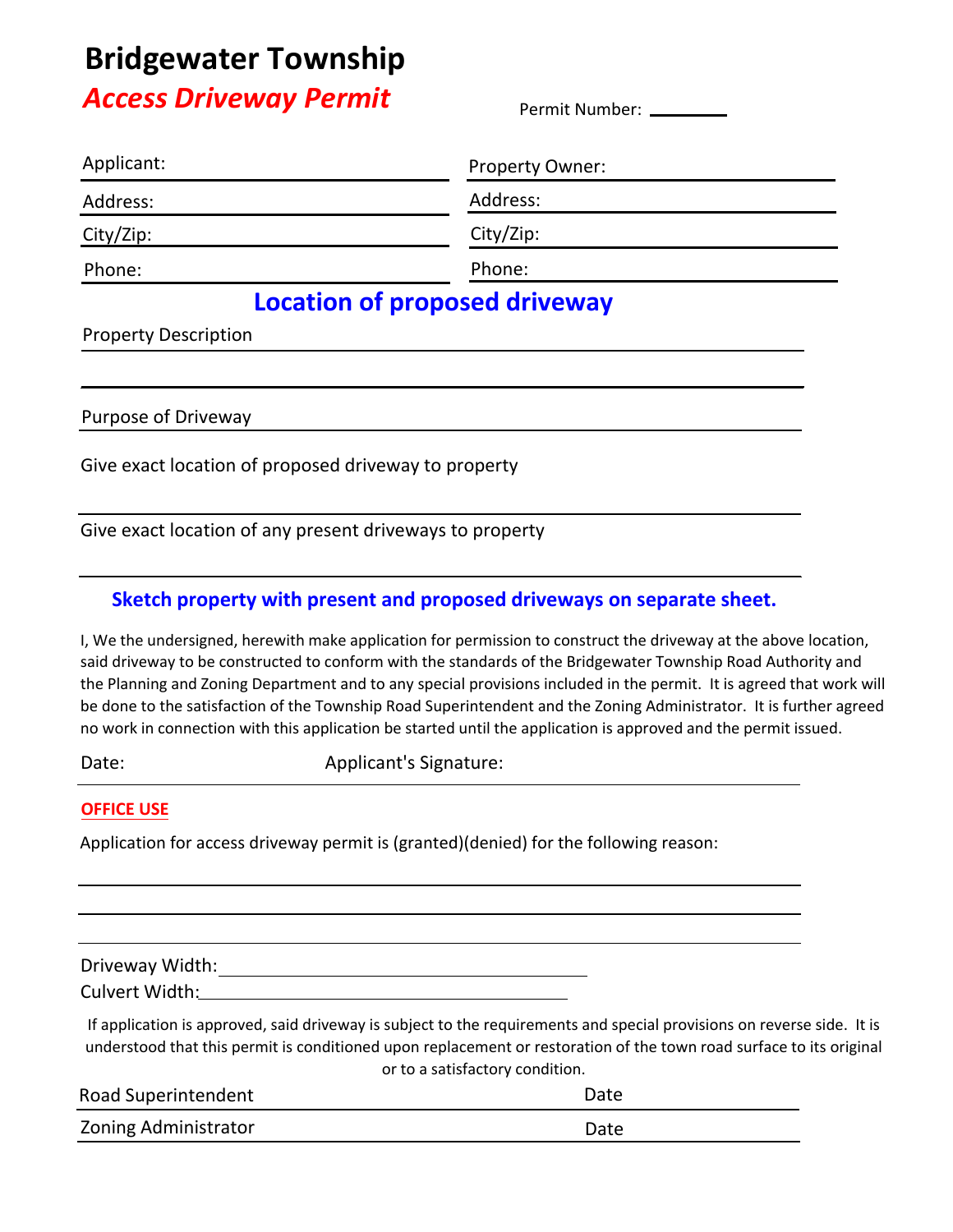# **REQUIREMENTS FOR STANDARD DRIVEWAY**

- 1. No work under this application is to be started until application is approved and the permit issued.
- 2. Where work on or near the traveled roadway is necessary, proper signs, channelizing devices, warning lights, and barricade must be erected to protect traffic, employees, and pedestrians. All traffic control devices and methods shall conform to the Minnesota Manual on Uniform Traffic Control Devices (MMUTCD), Minnesota Standard Sign Manuals Parts I, II, am Ill and the appropriate provisions of Standard Specification 1710.
- 3. No foreign material such as dirt, gravel, or bituminous material shall be deposited or left on the road during the construction of driveway or installation of drainage facilities.
- 4. Roadside must be cleaned up after work is completed.
- 5. After driveway construction is completed the permittee shall notify the Road Superintendent that the work has been completed and is ready for formal inspection and approval.
- 6. Nochanges or alterations in entrances may be made at any time without written permission from the Bridgewater Township Road Superintendent. ·
- 7. Driveway side slopes shall be constructed 6:1 (6' horizontal to 1' vertical) and shall be hand finished and seeded.
- 8. Driveways shall be so constructed as to slope down and away from the shoulder line of the roadway for a minimum distance of at least 15 feet with a fall of at least 3 inches.

### **REQUIREMENTS FOR FARM DRIVEWAY**

- 1. The applicant will be permitted to construct a new 32'-50' wide farm entrance with a 60' culvert with aprons and slopes to top of driveway at the location requested. The intent is to use this entrance for a single farm residence on 120-acre parcel of land.
- 2. Please notify the Bridgewater Township Road Superintendent at least two days prior to starting construction of the project and again when project is completed. The number is (507) 301-2984.
- 3. The entrance will be constructed as a 32'-50' wide finished (Gravel) surface with side slopes of 6:1 (6' horizontally for each foot vertically). Only clean, easily compacted fill free from debris may be used for construction. The elevation of the entrance 25' from the shoulder shall be 0.12' lower than the shoulder of the highway. The radii will be 25'with the shoulder of the highway. Refer to enclosed sketch for a pictorial representation of the above specifications.
- 4. The applicant shall furnish and install the recommended culvert with standard aprons at the requested location.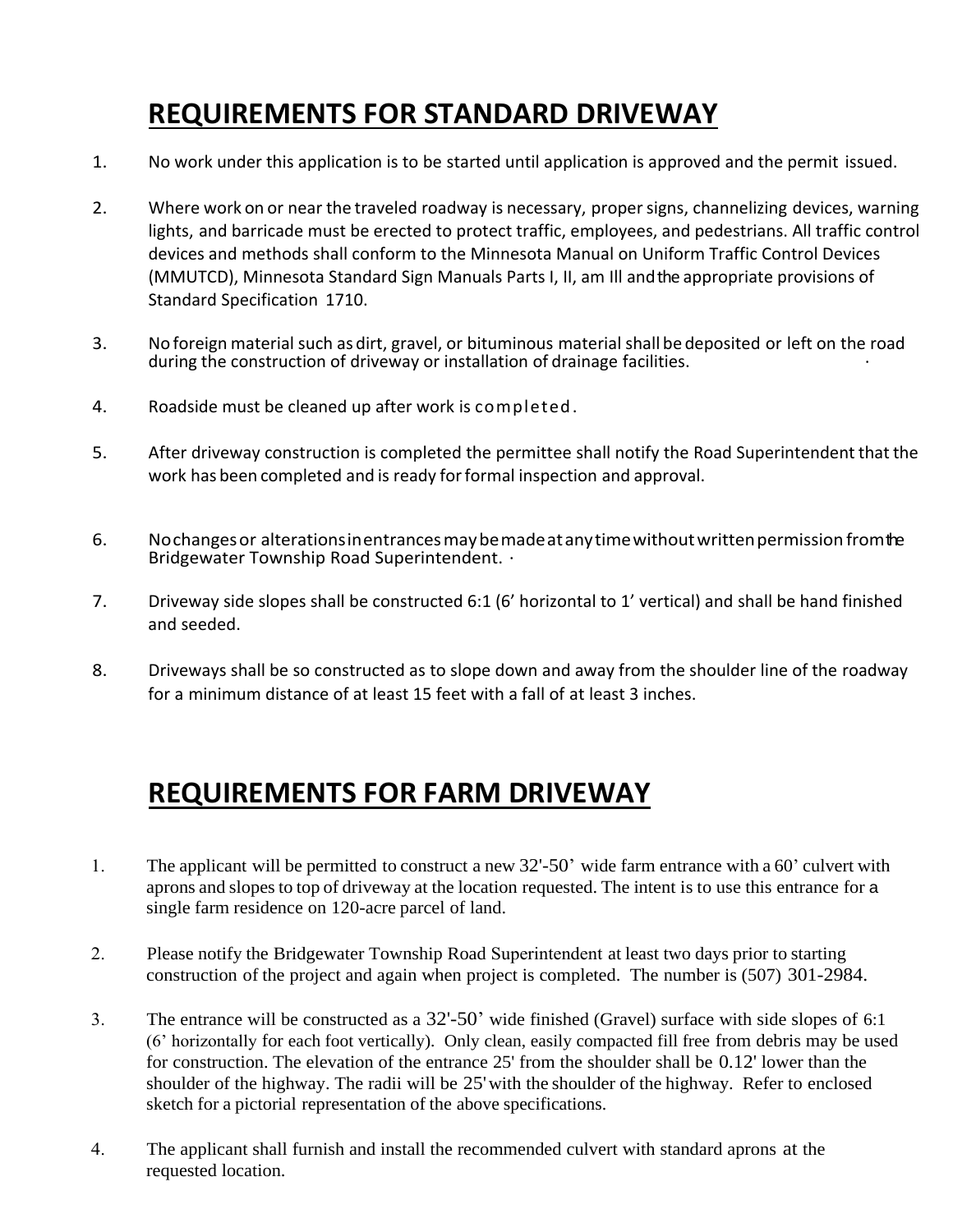- 5. Embankment and topsoil shall be extended out to the apron ends. The sod or seed shall be maintained for 30 growing days before final inspection and acceptance of the turf establishment.
- 6. The applicant shall provide in-house inspection at all times while on trunk highway right ofway.
- 7. No material shall be deposited on the traveled roadway.
- 8. All individuals working within the road right of way shall wear high visibility clothing while performing operations under the provisions of this permit. The vest, shirt, or jacket and pants (when required) shall be orange, yellow, strong yellow-green or a fluorescent version of these colors. At night and in low visibility situations, the vest, shirt or jacket and pants shall be retroreflective. A hat in the above colors is also recommended. The retroreflective clothing shall be visible at a minimum distance of 1000 feet and shall identify the wearer as a person through the full range of body motions.

Certified Check or Bond may be required to insure proper restoration of road surfaces and to cover payment for any damage to Township property. Additionally, any expense incurred by Bridgewater Township above the posted deposit will be assessed against the applicant. In the event that the constructionhas not been started within 180 days of the date of the permit issuance, this permit becomes null and void.